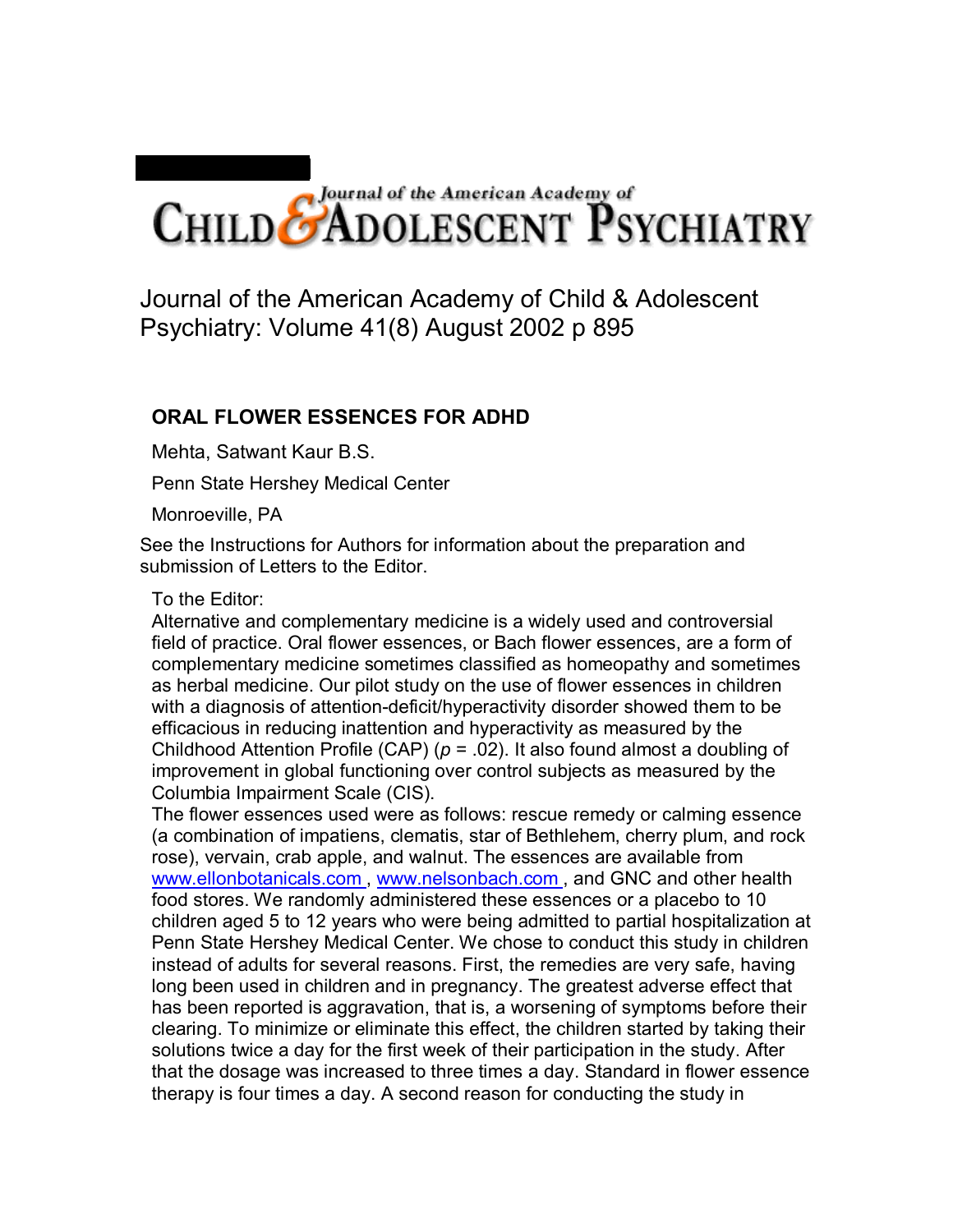children is that children are thought to be more responsive than adults to homeopathic and flower essence therapies. Third, children seem to like taking this type of medication.

Standard allopathic therapies and medications, including stimulants, were delivered to all subjects. We followed up with parents by completing the CIS and CAP questionnaires at 3 weeks and 3 months.

At the end of the follow-up period, three of the five children in the placebo group had moved to inpatient hospitalization. In contrast, in the flower essence group, three of the five children were functioning well and off all medication. The remaining four children in the study (two in the placebo group and two in the flower essence group) were at intermediate levels of functioning, taking medication as outpatients. Furthermore, at first follow-up, which was 3 weeks from admission to partial hospitalization, two in the placebo group had stopped taking the placebo. None in the flower essence group had stopped taking the flower essence solution by the first follow-up. All 10 children had stopped taking the placebo or flower essence solution by the second follow-up, which was 3 months from admission to partial hospitalization.

The mean CIS and CAP scores decreased in both treatment groups by second follow-up, though these effects were significant only for CAP scores  $(p = .02)$ . The differences between CAP scores for flower essence and placebo groups were 4.4 at baseline, 7.0 at first follow-up (*p* = .03), and 7.2 at second follow-up  $(p = .03)$ .

Similarly, another recent double-blind, placebo-controlled study showed significant improvement in functioning in persons who received homeopathy for mild traumatic brain injury (*p* = .009) (**Chapman et al., 1999**). Studies of homeopathy have had mixed results. While our results and those of the traumatic brain injury study are compelling, further controlled studies need to be done to establish better the usefulness of these nontraditional treatments. The hope is that the psychiatric community can obtain results similar to ours in the areas of depression (Bach flower essences: crab apple, elm, gentian, gorse, larch, mustard, oak, pine, olive, star of Bethlehem, sweet chestnut, willow), anxiety and phobias (Bach flower essences: aspen, cherry plum, mimulus, red chestnut, rock rose), chronic fatigue syndrome (Bach flower essences: chestnut bud, clematis, honeysuckle, hornbeam, mustard, olive, white chestnut, wild rose), eating disorders, and weight reduction (a variety of essences including crab apple).

Satwant Kaur Mehta, B.S.

1. Chapman EH, Weintraub RJ, Milburn MA, Pirozzi TO, Woo E (1999), Homeopathic treatment of mild traumatic brain injury: a randomized, double-blind, placebo-controlled trial. J Head Trauma Rehabil 14:521-542 [Fulltext Link] [Medline Link] **[Context Link]**

Copyright 2002 © American Academy of Child and Adolescent Psychiatry